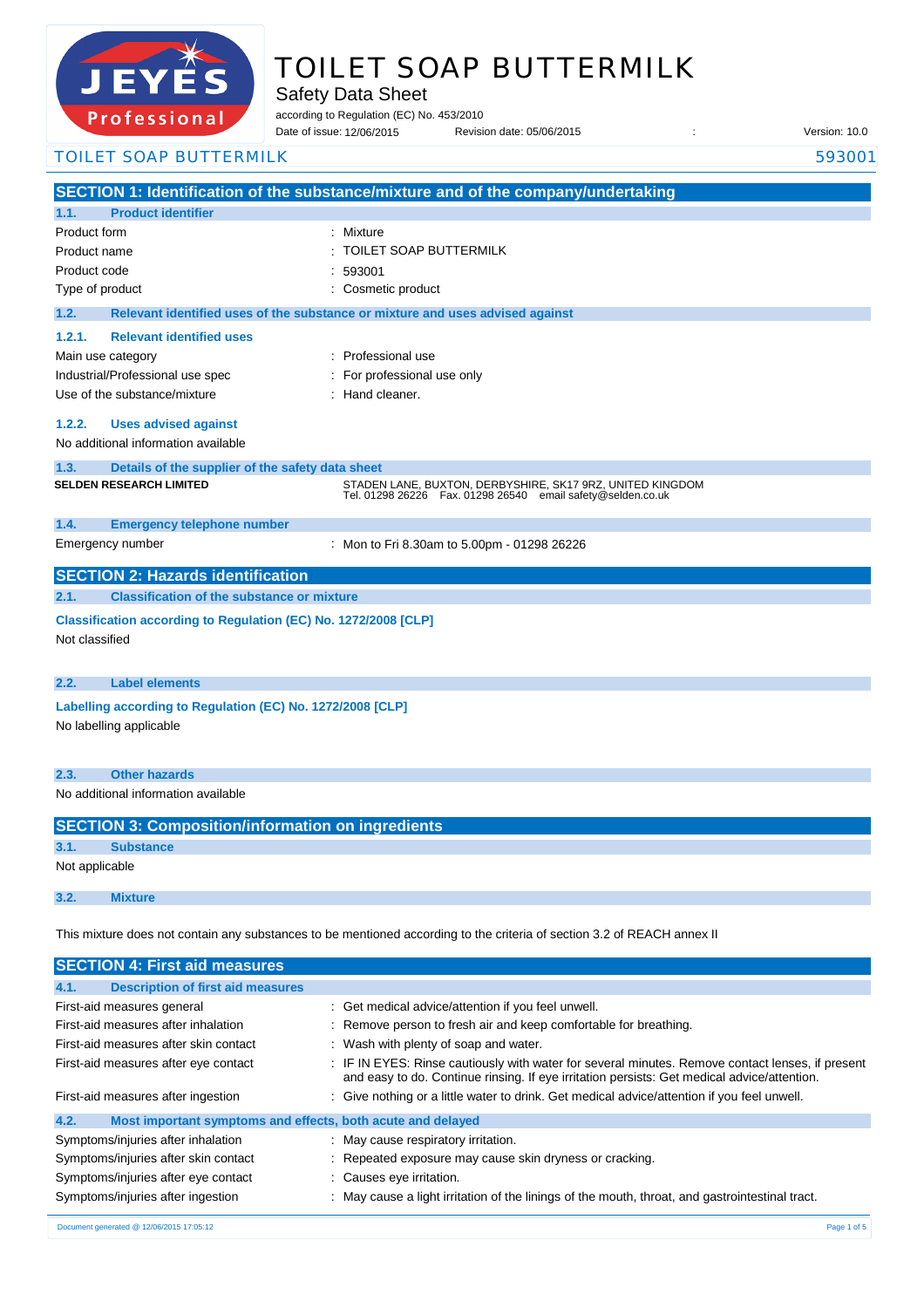# Safety Data Sheet

according to Regulation (EC) No. 453/2010

| 4.3.            |                                                                     | Indication of any immediate medical attention and special treatment needed                                                        |
|-----------------|---------------------------------------------------------------------|-----------------------------------------------------------------------------------------------------------------------------------|
|                 | Treat symptomatically.                                              |                                                                                                                                   |
|                 | <b>SECTION 5: Firefighting measures</b>                             |                                                                                                                                   |
| 5.1.            | <b>Extinguishing media</b>                                          |                                                                                                                                   |
|                 | Suitable extinguishing media                                        | : Carbon dioxide. Dry powder. Foam.                                                                                               |
| 5.2.            | Special hazards arising from the substance or mixture               |                                                                                                                                   |
|                 | No additional information available                                 |                                                                                                                                   |
| 5.3.            | <b>Advice for firefighters</b>                                      |                                                                                                                                   |
|                 | No additional information available                                 |                                                                                                                                   |
|                 |                                                                     |                                                                                                                                   |
|                 | <b>SECTION 6: Accidental release measures</b>                       |                                                                                                                                   |
| 6.1.            | Personal precautions, protective equipment and emergency procedures |                                                                                                                                   |
| 6.1.1.          | For non-emergency personnel                                         |                                                                                                                                   |
|                 | Emergency procedures                                                | : Evacuate unnecessary personnel.                                                                                                 |
| 6.1.2.          | For emergency responders                                            |                                                                                                                                   |
|                 | Protective equipment                                                | : Use personal protective equipment as required.                                                                                  |
| 6.2.            | <b>Environmental precautions</b>                                    |                                                                                                                                   |
|                 | Avoid release to the environment.                                   |                                                                                                                                   |
|                 |                                                                     |                                                                                                                                   |
| 6.3.            | Methods and material for containment and cleaning up                |                                                                                                                                   |
| For containment |                                                                     | : Collect spillage.                                                                                                               |
|                 | Methods for cleaning up                                             | : Soak up spills with inert solids, such as clay or diatomaceous earth as soon as possible.                                       |
| 6.4.            | <b>Reference to other sections</b>                                  |                                                                                                                                   |
|                 |                                                                     | For further information refer to section 8: "Exposure controls/personal protection". For further information refer to section 13. |
|                 | <b>SECTION 7: Handling and storage</b>                              |                                                                                                                                   |
| 7.1.            | <b>Precautions for safe handling</b>                                |                                                                                                                                   |
|                 | Precautions for safe handling                                       | : Avoid contact with eyes.                                                                                                        |
|                 | Hygiene measures                                                    | : Do not eat, drink or smoke when using this product.                                                                             |
| 7.2.            | Conditions for safe storage, including any incompatibilities        |                                                                                                                                   |
|                 | Technical measures                                                  | : Does not require any specific or particular technical measures.                                                                 |
|                 | Storage conditions                                                  | Keep container closed when not in use.                                                                                            |
|                 | Incompatible products                                               | Oxidizing agent. Strong acids. Strong bases.                                                                                      |
|                 | Special rules on packaging                                          | Keep only in original container.                                                                                                  |
| 7.3.            | Specific end use(s)                                                 |                                                                                                                                   |
|                 | No additional information available                                 |                                                                                                                                   |
|                 |                                                                     |                                                                                                                                   |
|                 | <b>SECTION 8: Exposure controls/personal protection</b>             |                                                                                                                                   |
| 8.1.            | <b>Control parameters</b>                                           |                                                                                                                                   |
|                 | No additional information available                                 |                                                                                                                                   |
|                 |                                                                     |                                                                                                                                   |
| 8.2.            | <b>Exposure controls</b><br>No additional information available     |                                                                                                                                   |
|                 |                                                                     |                                                                                                                                   |
|                 | <b>SECTION 9: Physical and chemical properties</b>                  |                                                                                                                                   |
| 9.1.            | Information on basic physical and chemical properties               |                                                                                                                                   |
| Physical state  |                                                                     | : Solid                                                                                                                           |
| Appearance      |                                                                     | White solid.                                                                                                                      |
| Colour          |                                                                     | white.                                                                                                                            |
| Odour           |                                                                     | characteristic.                                                                                                                   |
| Odour threshold |                                                                     | No data available                                                                                                                 |
| pH              |                                                                     | No data available                                                                                                                 |
|                 | Relative evaporation rate (butylacetate=1)                          | No data available                                                                                                                 |
| Melting point   |                                                                     | No data available                                                                                                                 |
| Freezing point  |                                                                     | No data available                                                                                                                 |
| Boiling point   |                                                                     | No data available                                                                                                                 |
| Flash point     |                                                                     | No data available                                                                                                                 |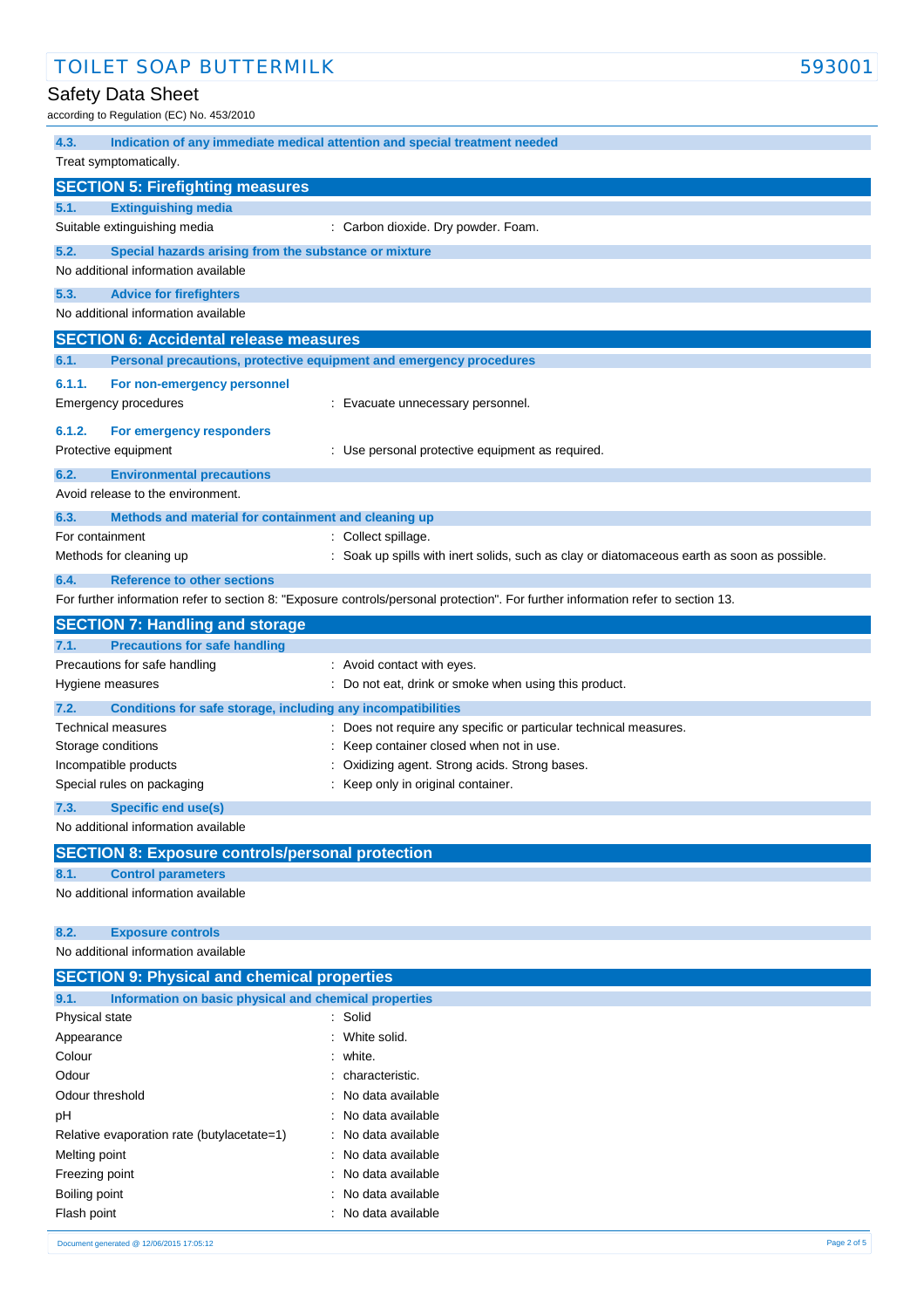## Safety Data Sheet

according to Regulation (EC) No. 453/2010

| Auto-ignition temperature        |  | : No data available |
|----------------------------------|--|---------------------|
| Decomposition temperature        |  | : No data available |
| Flammability (solid, gas)        |  | : No data available |
| Vapour pressure                  |  | : No data available |
| Relative vapour density at 20 °C |  | : No data available |
| Relative density                 |  | : 0,93              |
| Solubility                       |  | : No data available |
| Log Pow                          |  | : No data available |
| Viscosity, kinematic             |  | : No data available |
| Viscosity, dynamic               |  | : No data available |
| Explosive properties             |  | : No data available |
| Oxidising properties             |  | : No data available |
| <b>Explosive limits</b>          |  | No data available   |
|                                  |  |                     |

#### **9.2. Other information**

| No additional information available |
|-------------------------------------|
|                                     |
| $CFTOTIMIAO. CL = 1111.$            |

|       | <b>SECTION TV: Stability and reactivity</b> |
|-------|---------------------------------------------|
| 10.1. | <b>Reactivity</b>                           |
|       | No additional information available         |
| 10.2. | <b>Chemical stability</b>                   |
|       | Stable under normal conditions.             |
| 10.3. | <b>Possibility of hazardous reactions</b>   |
|       | No additional information available         |
| 10.4. | <b>Conditions to avoid</b>                  |
|       | No additional information available         |
| 10.5. | <b>Incompatible materials</b>               |
|       | No additional information available         |
| 10.6. | <b>Hazardous decomposition products</b>     |
|       | No additional information available         |

#### **SECTION 11: Toxicological information 11.1. Information on toxicological effects** Acute toxicity **in the case of the CALIC CONTEX Not classified** : Not classified Skin corrosion/irritation **intervalse in the contract of the Skin** Corrosion/irritation Serious eye damage/irritation : Not classified Respiratory or skin sensitisation : Not classified Germ cell mutagenicity **in the case of the contract of the Cassactive Contract Contract Contract Contract Contract Contract Contract Contract Contract Contract Contract Contract Contract Contract Contract Contract Contract** Carcinogenicity **Carcinogenicity** : Not classified Reproductive toxicity **in the case of the CR**eproductive toxicity Specific target organ toxicity (single exposure) : Not classified Specific target organ toxicity (repeated exposure) : Not classified

|                                     | Aspiration hazard                         | : Not classified |  |  |  |
|-------------------------------------|-------------------------------------------|------------------|--|--|--|
|                                     | <b>SECTION 12: Ecological information</b> |                  |  |  |  |
| 12.1.                               | <b>Toxicity</b>                           |                  |  |  |  |
|                                     | No additional information available       |                  |  |  |  |
|                                     |                                           |                  |  |  |  |
| 12.2.                               | <b>Persistence and degradability</b>      |                  |  |  |  |
|                                     | No additional information available       |                  |  |  |  |
| 12.3.                               | <b>Bioaccumulative potential</b>          |                  |  |  |  |
|                                     | No additional information available       |                  |  |  |  |
| 12.4.                               | <b>Mobility in soil</b>                   |                  |  |  |  |
| No additional information available |                                           |                  |  |  |  |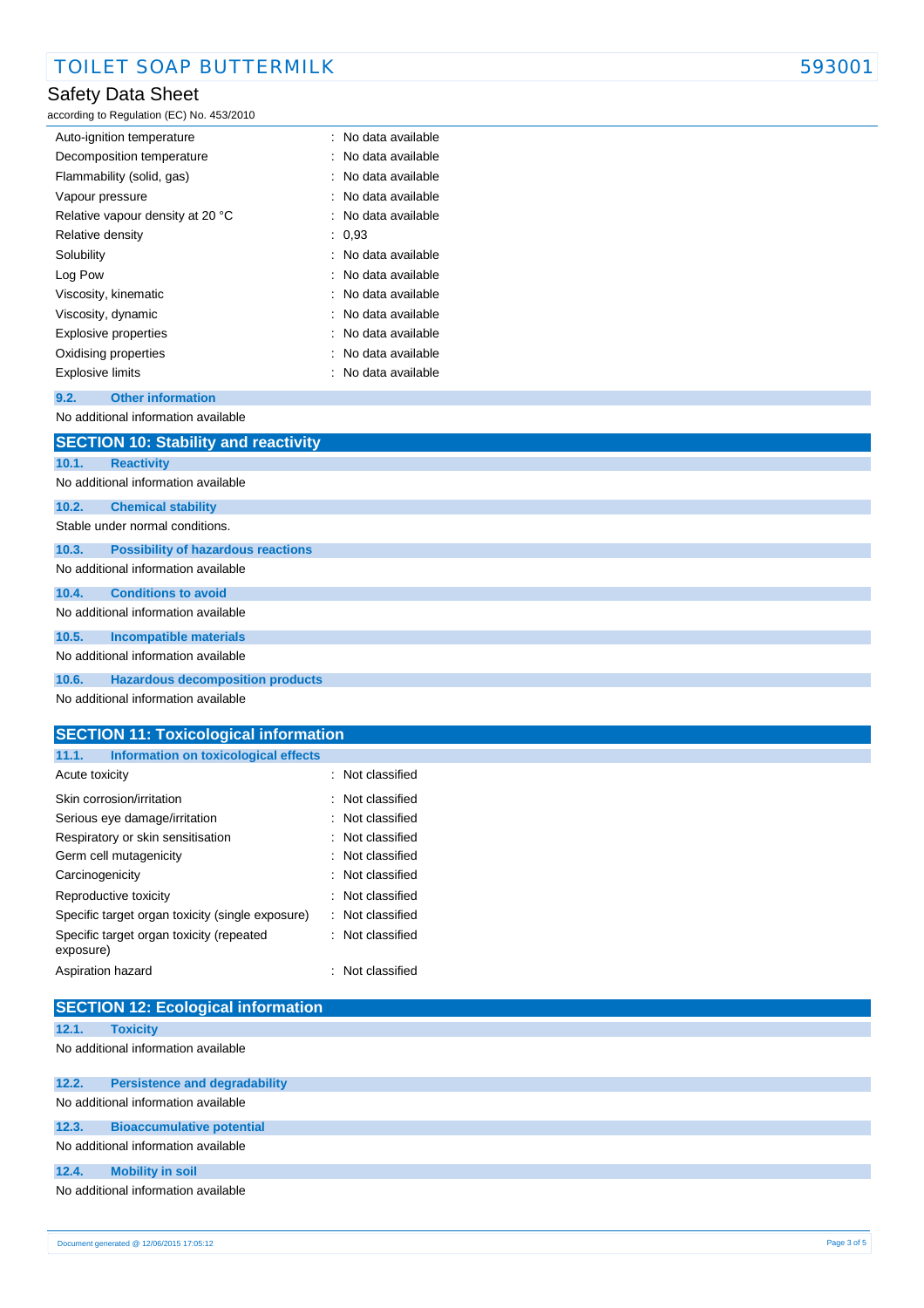| <b>TOILET SOAP BUTTERMILK</b>                       |                                                                                                | 593001 |
|-----------------------------------------------------|------------------------------------------------------------------------------------------------|--------|
| Safety Data Sheet                                   |                                                                                                |        |
| according to Regulation (EC) No. 453/2010           |                                                                                                |        |
|                                                     |                                                                                                |        |
| <b>Results of PBT and vPvB assessment</b><br>12.5.  |                                                                                                |        |
| No additional information available                 |                                                                                                |        |
| 12.6.<br><b>Other adverse effects</b>               |                                                                                                |        |
| No additional information available                 |                                                                                                |        |
| <b>SECTION 13: Disposal considerations</b>          |                                                                                                |        |
| 13.1.<br><b>Waste treatment methods</b>             |                                                                                                |        |
| No additional information available                 |                                                                                                |        |
| <b>SECTION 14: Transport information</b>            |                                                                                                |        |
| In accordance with ADR / RID / IMDG / IATA / ADN    |                                                                                                |        |
| <b>UN number</b><br>14.1.                           |                                                                                                |        |
| Not regulated for transport                         |                                                                                                |        |
| 14.2.<br><b>UN proper shipping name</b>             |                                                                                                |        |
| Proper Shipping Name (ADR)                          | : Not applicable                                                                               |        |
| Proper Shipping Name (IMDG)                         | Not applicable                                                                                 |        |
| Proper Shipping Name (IATA)                         | : Not applicable                                                                               |        |
| 14.3.<br><b>Transport hazard class(es)</b>          |                                                                                                |        |
| <b>ADR</b>                                          |                                                                                                |        |
| Transport hazard class(es) (ADR)                    | : Not applicable                                                                               |        |
|                                                     |                                                                                                |        |
| <b>IMDG</b>                                         |                                                                                                |        |
| Transport hazard class(es) (IMDG)                   | : Not applicable                                                                               |        |
|                                                     |                                                                                                |        |
| <b>IATA</b>                                         |                                                                                                |        |
| Transport hazard class(es) (IATA)                   | : Not applicable                                                                               |        |
|                                                     |                                                                                                |        |
| 14.4.<br><b>Packing group</b>                       |                                                                                                |        |
| Packing group (ADR)                                 | : Not applicable                                                                               |        |
| Packing group (IMDG)                                | Not applicable                                                                                 |        |
| Packing group (IATA)                                | : Not applicable                                                                               |        |
| 14.5.<br><b>Environmental hazards</b>               |                                                                                                |        |
| Dangerous for the environment                       | : No                                                                                           |        |
| Marine pollutant                                    | : No                                                                                           |        |
| Other information                                   | : No supplementary information available                                                       |        |
|                                                     |                                                                                                |        |
| <b>Special precautions for user</b><br>14.6.        |                                                                                                |        |
| - Overland transport                                |                                                                                                |        |
| No data available                                   |                                                                                                |        |
| - Transport by sea                                  |                                                                                                |        |
| No data available                                   |                                                                                                |        |
|                                                     |                                                                                                |        |
| - Air transport                                     |                                                                                                |        |
| No data available                                   |                                                                                                |        |
| 14.7.                                               | Transport in bulk according to Annex II of MARPOL 73/78 and the IBC Code                       |        |
| Not applicable                                      |                                                                                                |        |
| <b>SECTION 15: Regulatory information</b>           |                                                                                                |        |
| 15.1.                                               | Safety, health and environmental regulations/legislation specific for the substance or mixture |        |
| 15.1.1.<br><b>EU-Regulations</b>                    |                                                                                                |        |
| Contains no substances with Annex XVII restrictions |                                                                                                |        |
|                                                     |                                                                                                |        |

#### **15.1.2. National regulations**

#### **Germany**